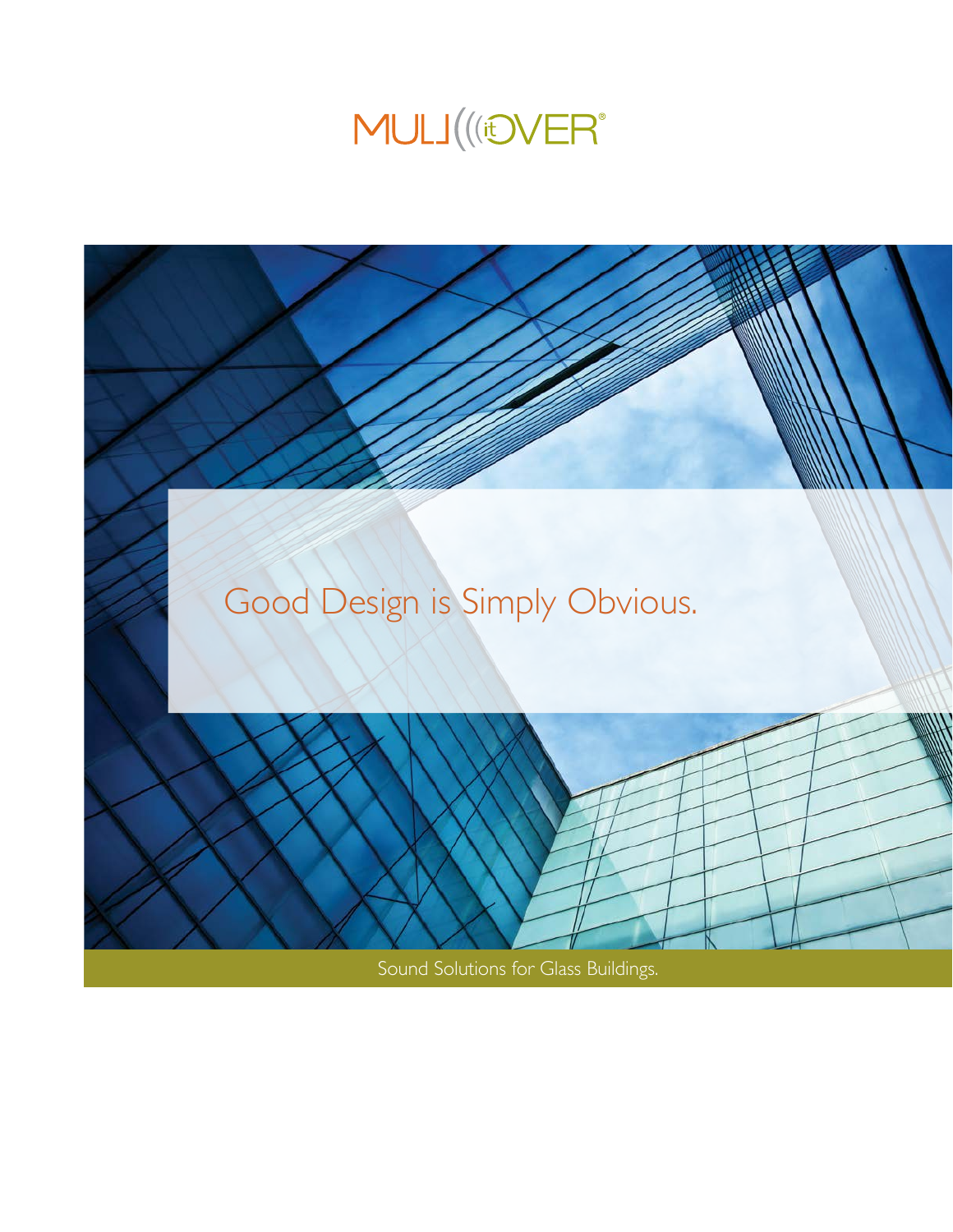There's a key six inches of space around the perimeter of every glass building. A transition space that was poorly detailed. Until now.

Glass buildings are definitely beautiful. They let in natural light and provide great views. But it's a given that glass buildings are noisy. And, until now, all attempts to "tone it down" have amounted to a band-aid, not a real solution.

The Mull-It-Over® Mullion Trim Cap stems from our understanding of building construction. We know that curtain wall manufacturers primarily focus on weather-related factors. And we know that interior manufacturers focus on drywall sound insulation which ends at the slab edge of a building. Yet there's a gap: Adjacent to a building's interior and integral to the exterior curtain wall is the grid of hollow aluminum tubes that hold the glass in place. And these tubes—six inches of space around the entire perimeter of glass buildings—serve as open air gaps that conduct noise and cannot stop fires. It affects productivity, privacy and safety (including, of course, HIPAA compliance). White noise devices aren't sufficient; a more comprehensive solution is needed. And now there is one.

# Sound reasons to spec Mull-It-Over® Mullion Trim Caps.



Problem HIPAA Violations, Lost Sleep, Unhappy Occupants, Confidential Conversations, Noise, Fire, Risk, Code Violations, Lost Productivity, Stress, Litigation

Solution HIPAA Safeguards, Better Sleep, Happy Occupants, Confidentiality, Noise Reduction, Life Safety Requirements, Code Approval, Increased Productivity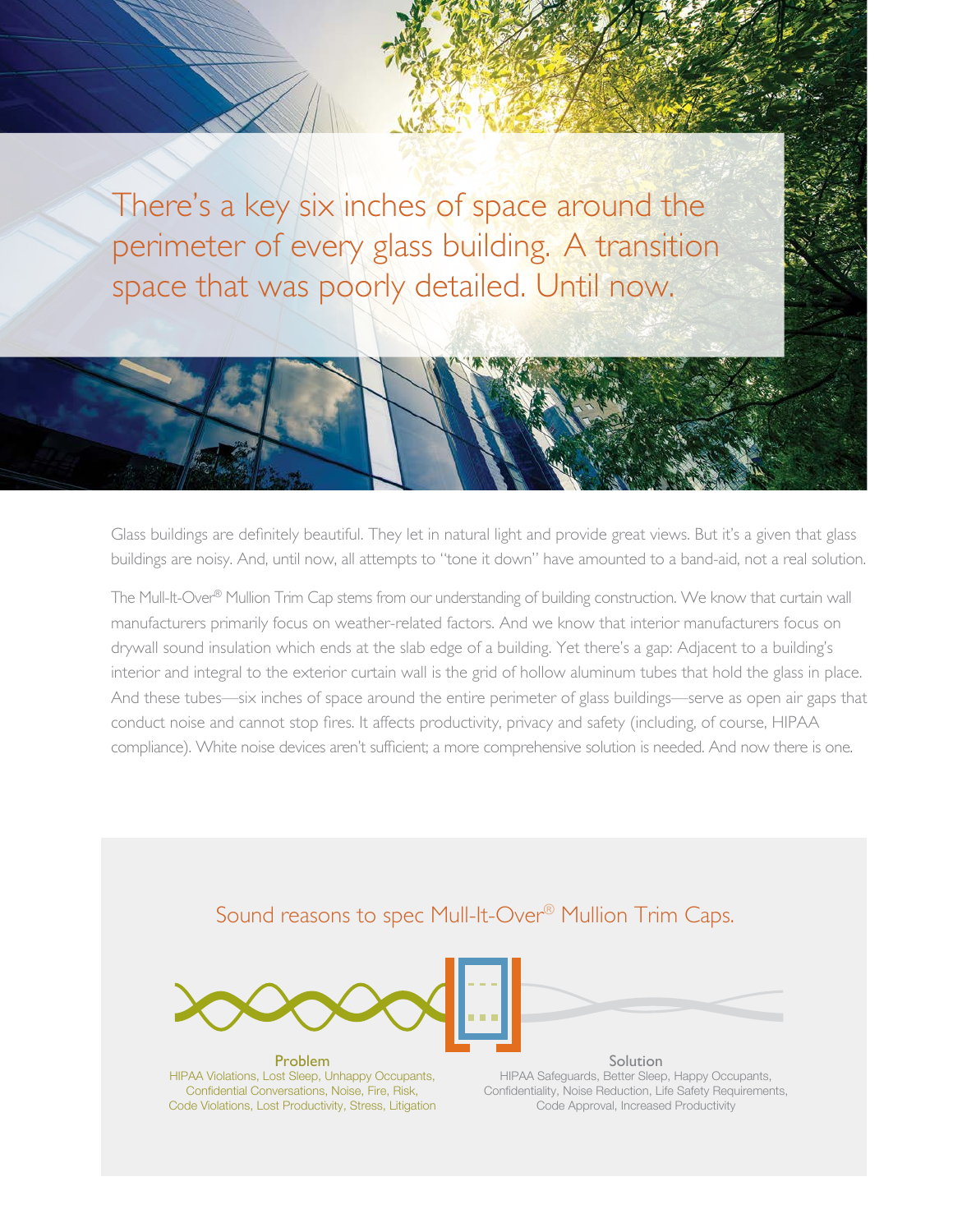

# The Mull-It-Over® Sound Barrier Mullion Trim Cap.

We weren't trying to eavesdrop, but we easily overheard a confidential doctor/ patient conversation in an adjacent exam room in a gorgeous glass building. It inspired our development of the Mull-It-Over® Mullion Trim Cap. We ran the design through a battery of tests in the sound chambers of Architectural Testing in York, PA. We refined it and re-tested. Then did it again. And again. Finally, quantifiable results clearly proved how this mullion trim cap system would re-create the sound-deadening capability of a well-constructed drywall partition all the way out to the face of the glass.

Whether the installation is in a patient room, a boardroom or a bedroom, noise transfer can now be resolved. This isn't a "me too" solution. There's been nothing else like it. Until Now.



## The Facts

- A standard mullion has an STC rating of 28. If left exposed, sound transfer between rooms will be a problem due to the poor noise deadening performance of the mullion.
- The Mull-It-Over Mullion Trim Cap increases the STC rating at the mullion to minimize sound flanking.
- Fire Rated Sound Barrier Mullion Trim Cap Options meet UL 2079/ULC S115 requirements.
- FGI Guidelines for Health Care Construction and Inter national Building Code for Multi-Family Housing have minimum STC requirements for demising walls. When tested as an assembly, minimum code requirements will not be met if a demising wall terminates at an exposed mullion.
- The Mull-It-Over Mullion Trim Cap is a simple and clean trim detail for the exposed end of a partition wall that allows for differential movement between the partition and glass systems.
- Easy to install during new construction or added during retrofit to correct existing sound transfer problems or code violations.
- The Mull-It-Over Mullion Trim Cap has become the standard design detail for many leading architectural firms.

Patent No. 8,572,914 & 8,782,977